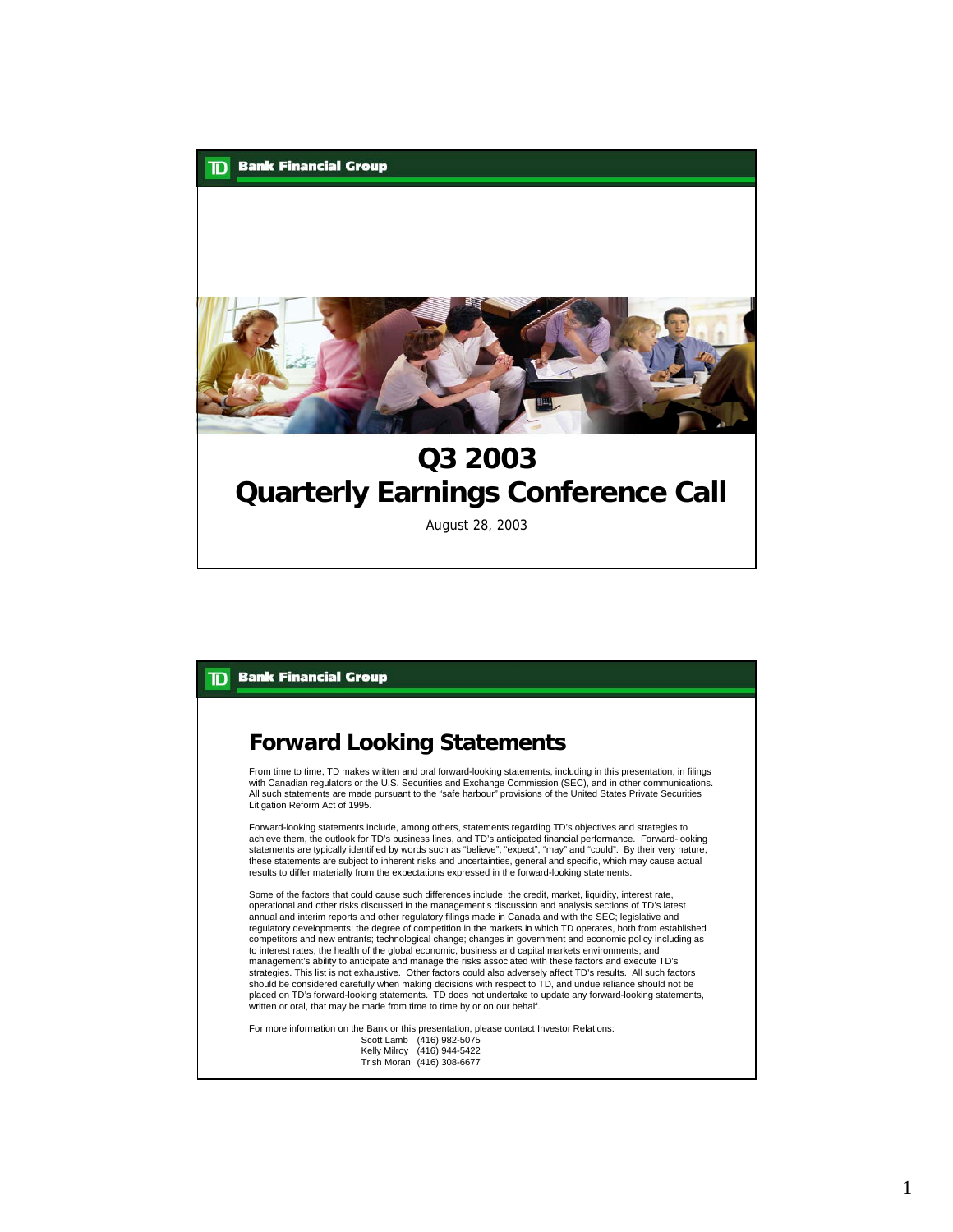

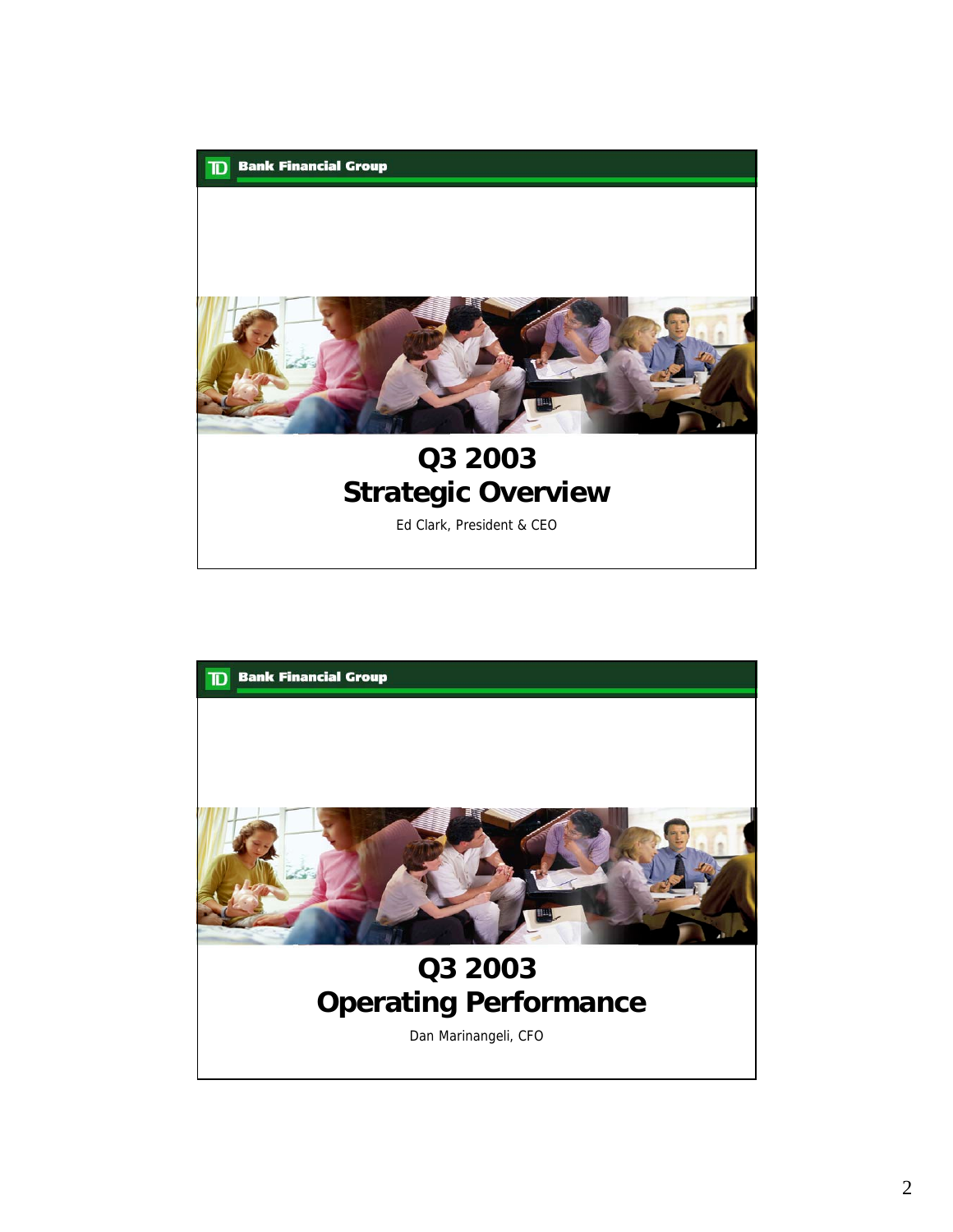

| <b>Bank Financial Group</b><br>ID          |     |                  |              |
|--------------------------------------------|-----|------------------|--------------|
|                                            |     |                  | <b>TDBFG</b> |
| <b>Earnings Reconciliation</b>             |     |                  |              |
|                                            |     | Q3 2003          |              |
|                                            |     | \$ million       | <b>FPS</b>   |
| Reported GAAP earnings to common           |     | \$480            | \$0.73       |
| Amortization of intangibles                |     | 119              | 0.18         |
| Reported operating cash earnings to common |     | \$599            | \$0.91       |
| Includes the following items:              |     | Pre-Tax Post-Tax |              |
| Interest credit on tax refund              | 55  | 35               | 0.05         |
| Tax recovery                               | 13  | 13               | 0.02         |
| Sectoral release                           | 40  | 26               | 0.04         |
| Waterhouse International restructuring     | (5) | (5)              | (0.01)       |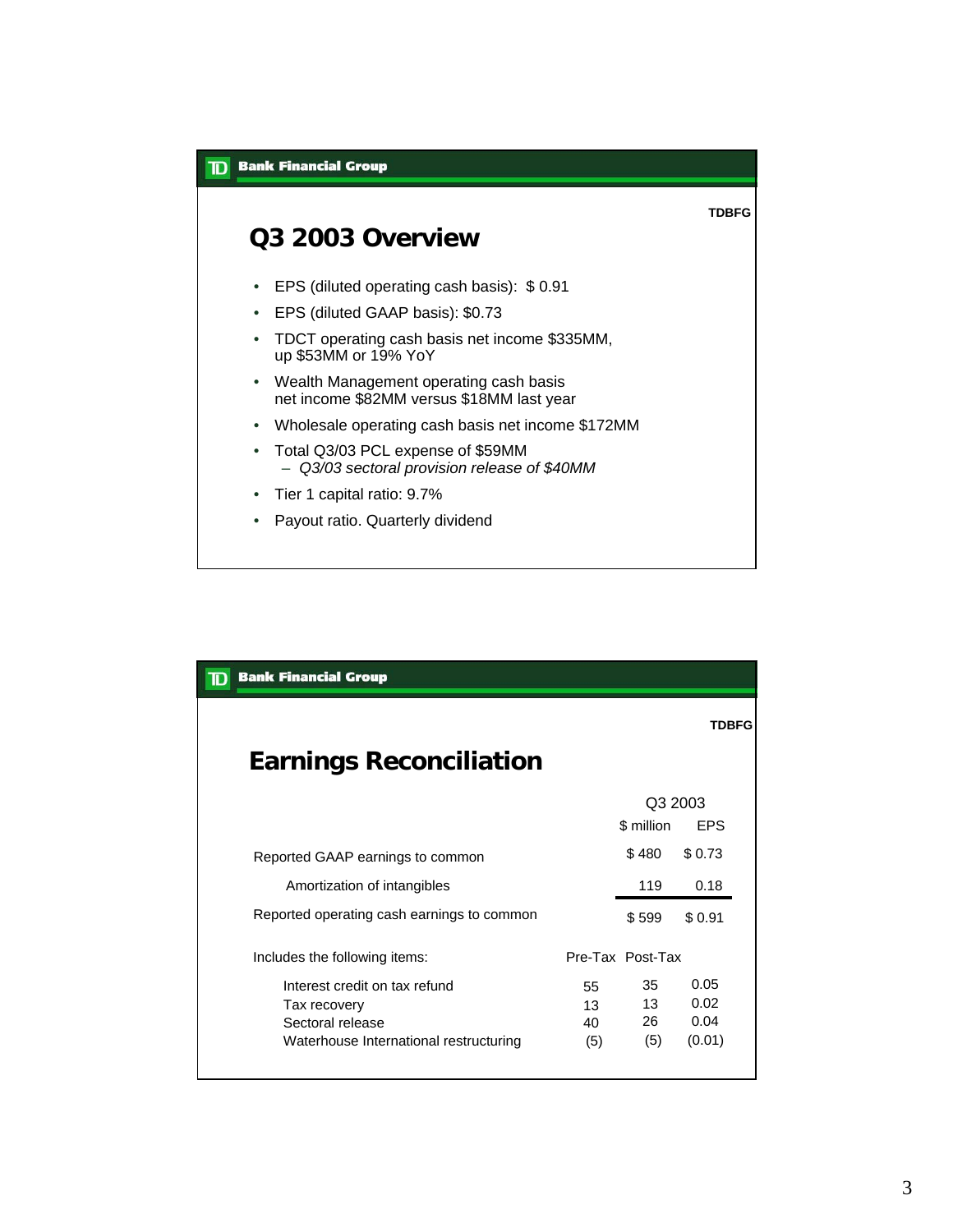

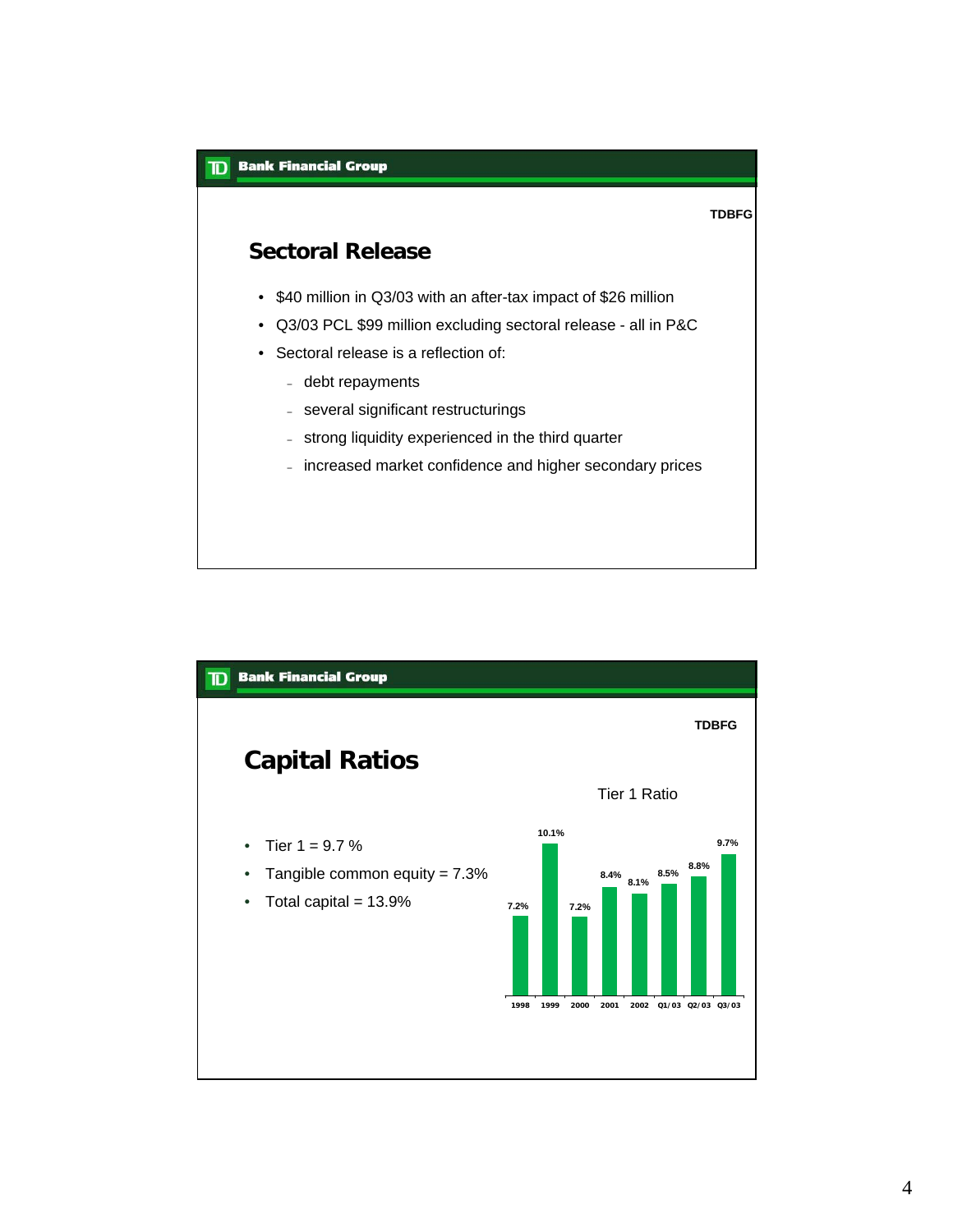

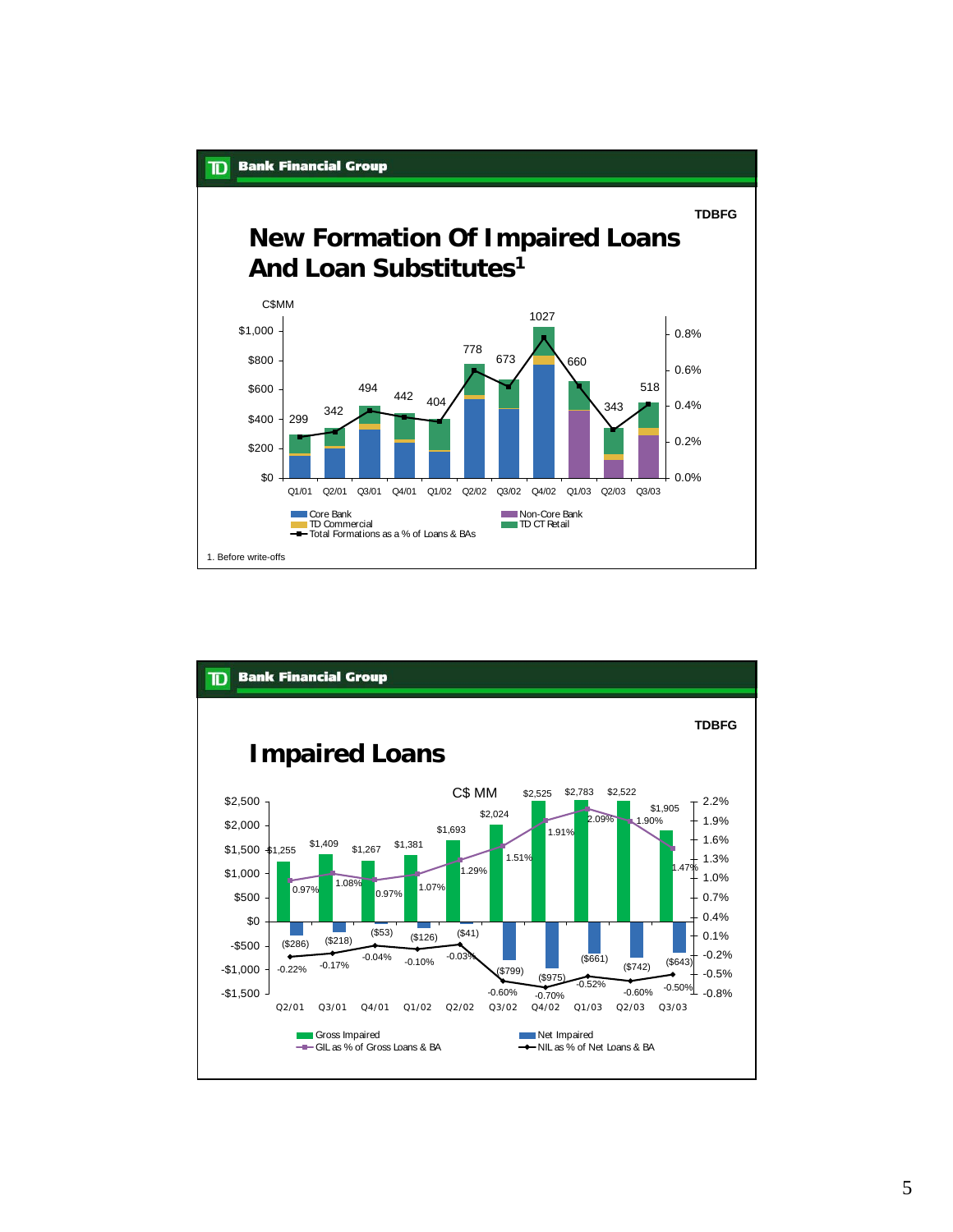

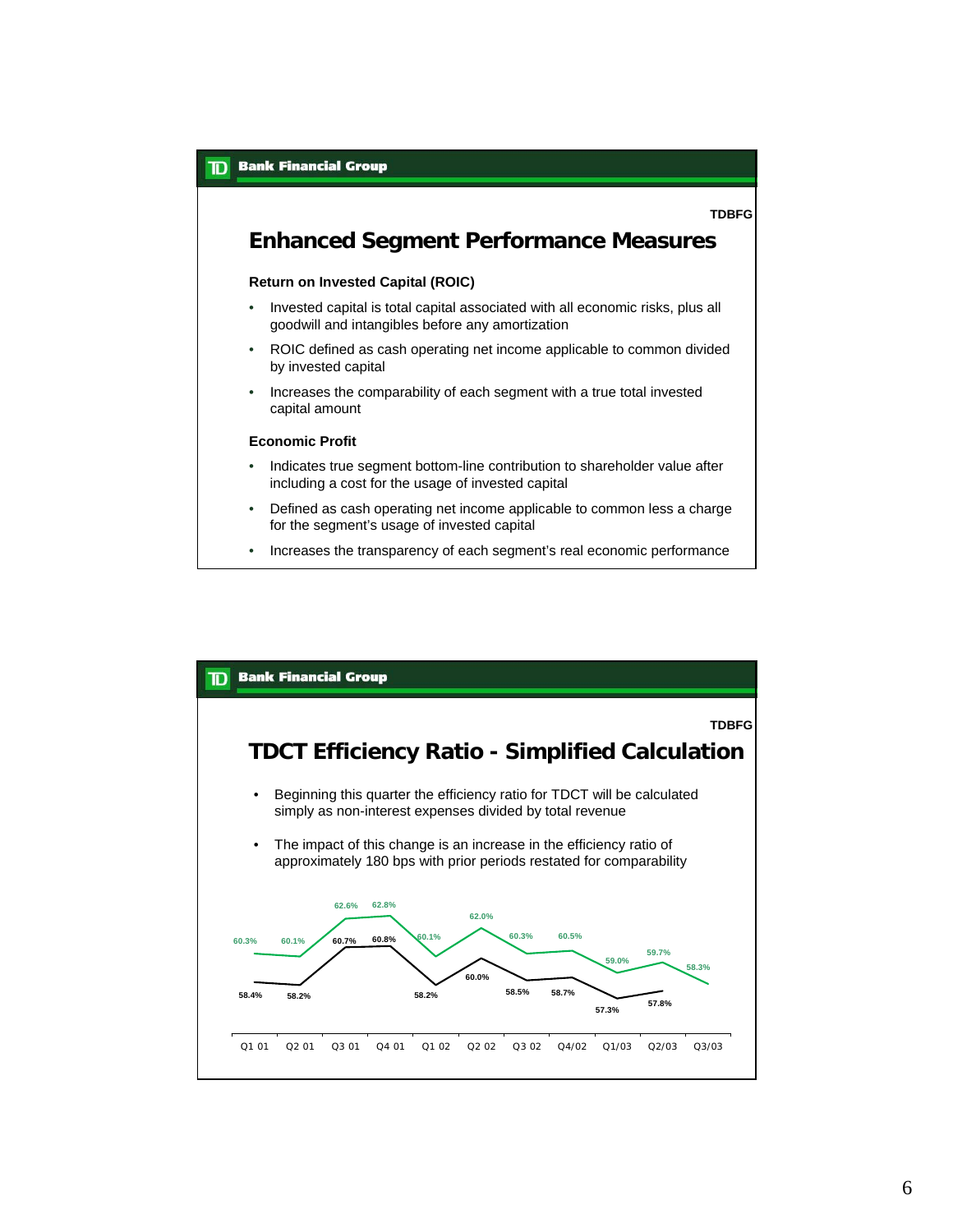

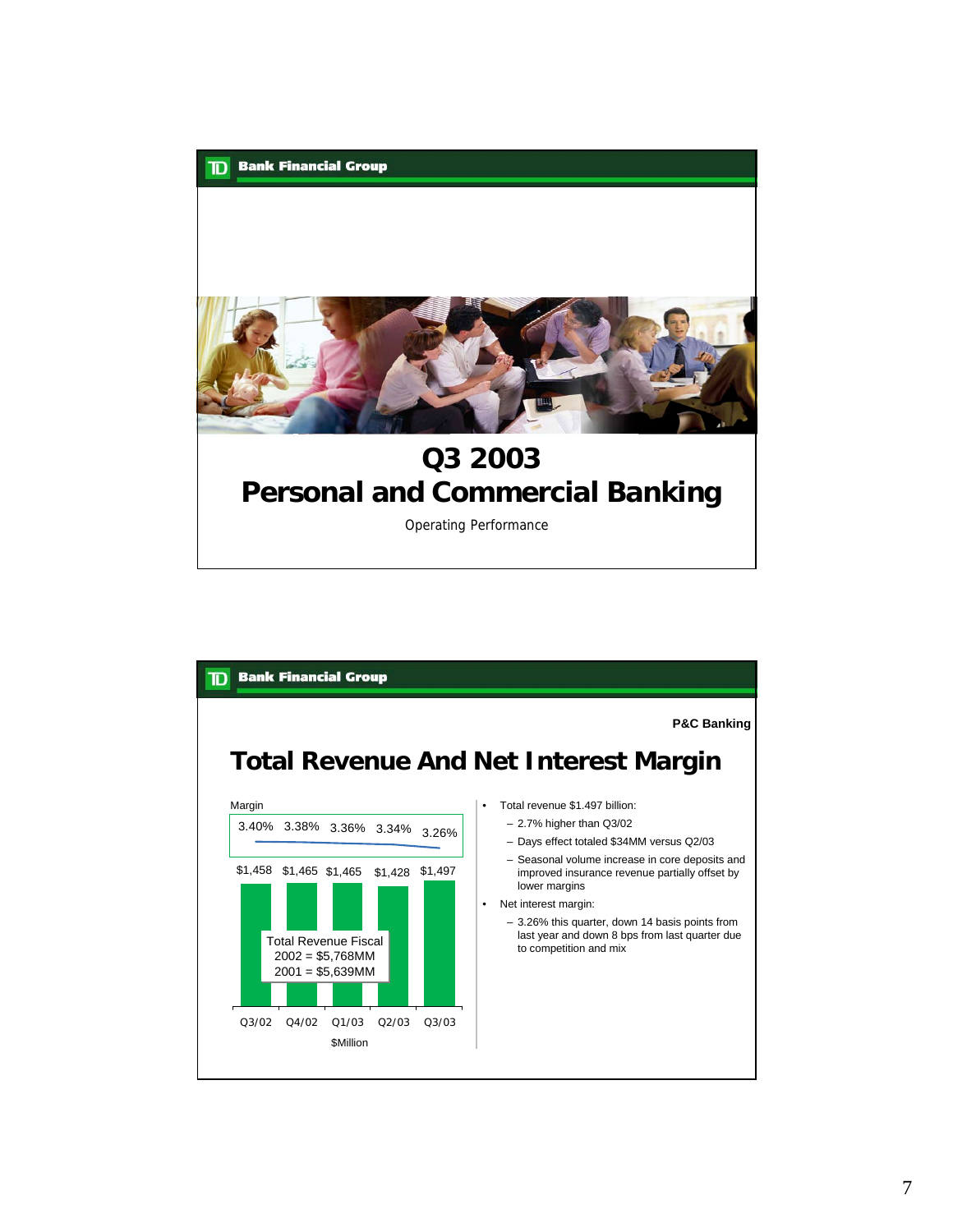

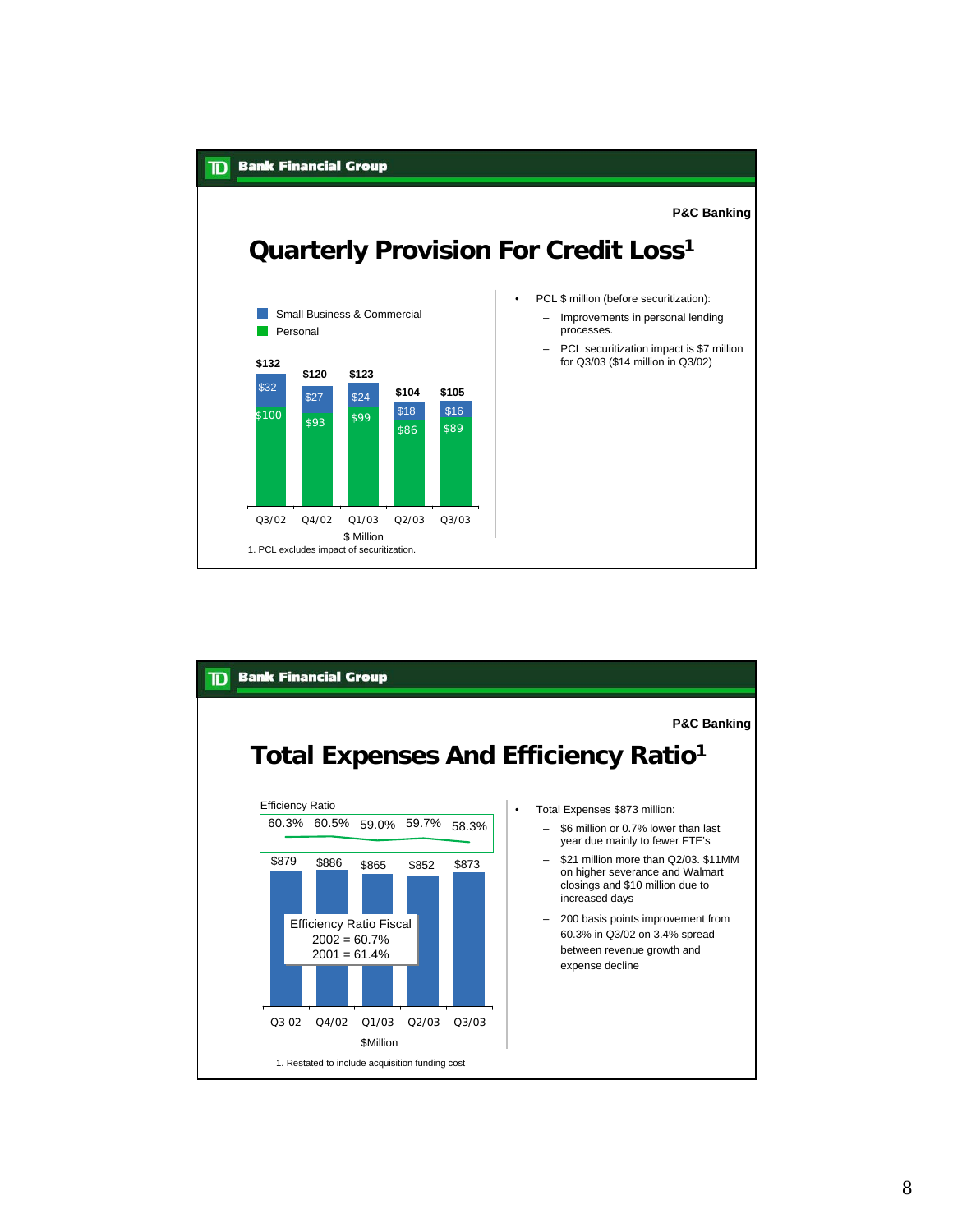

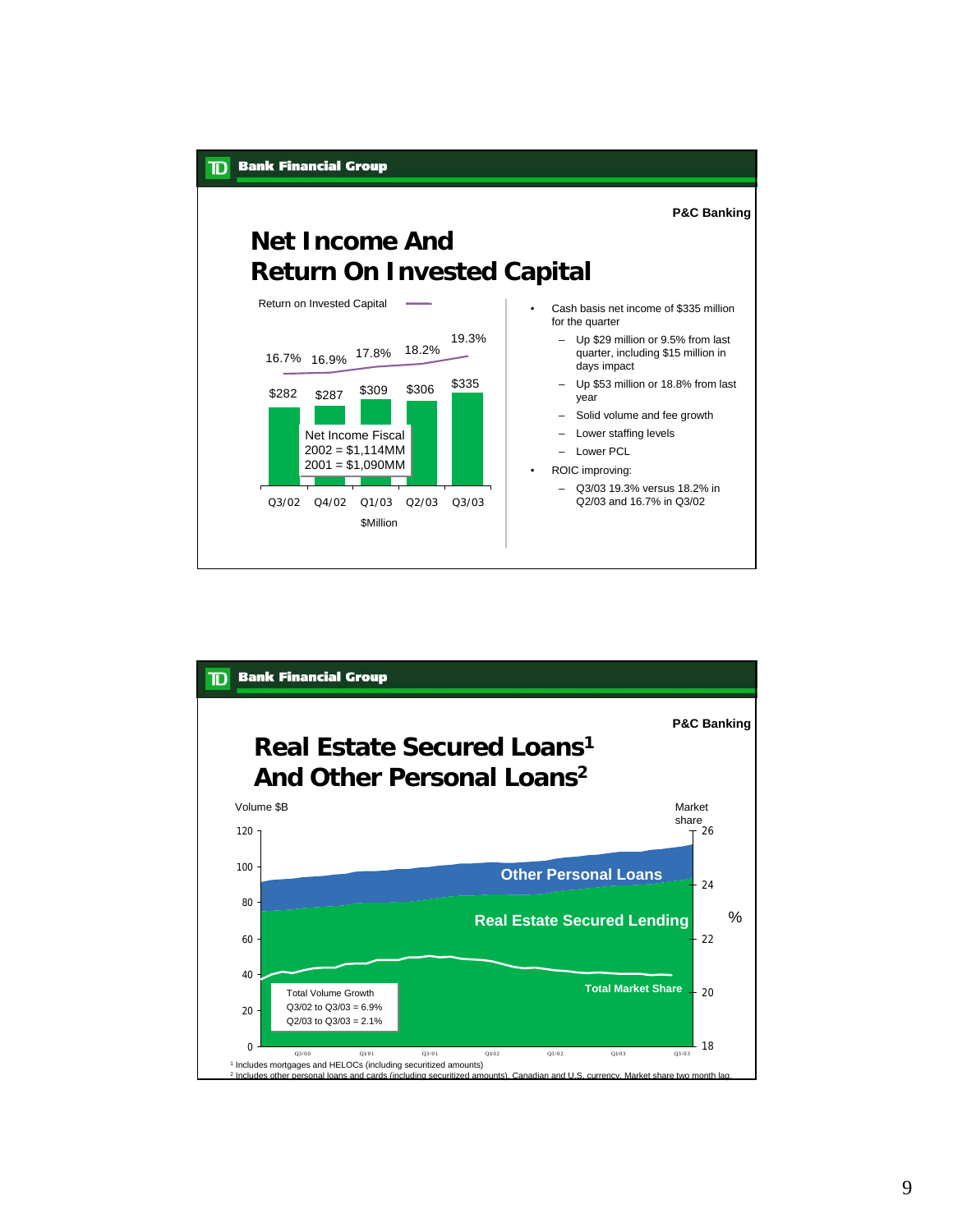

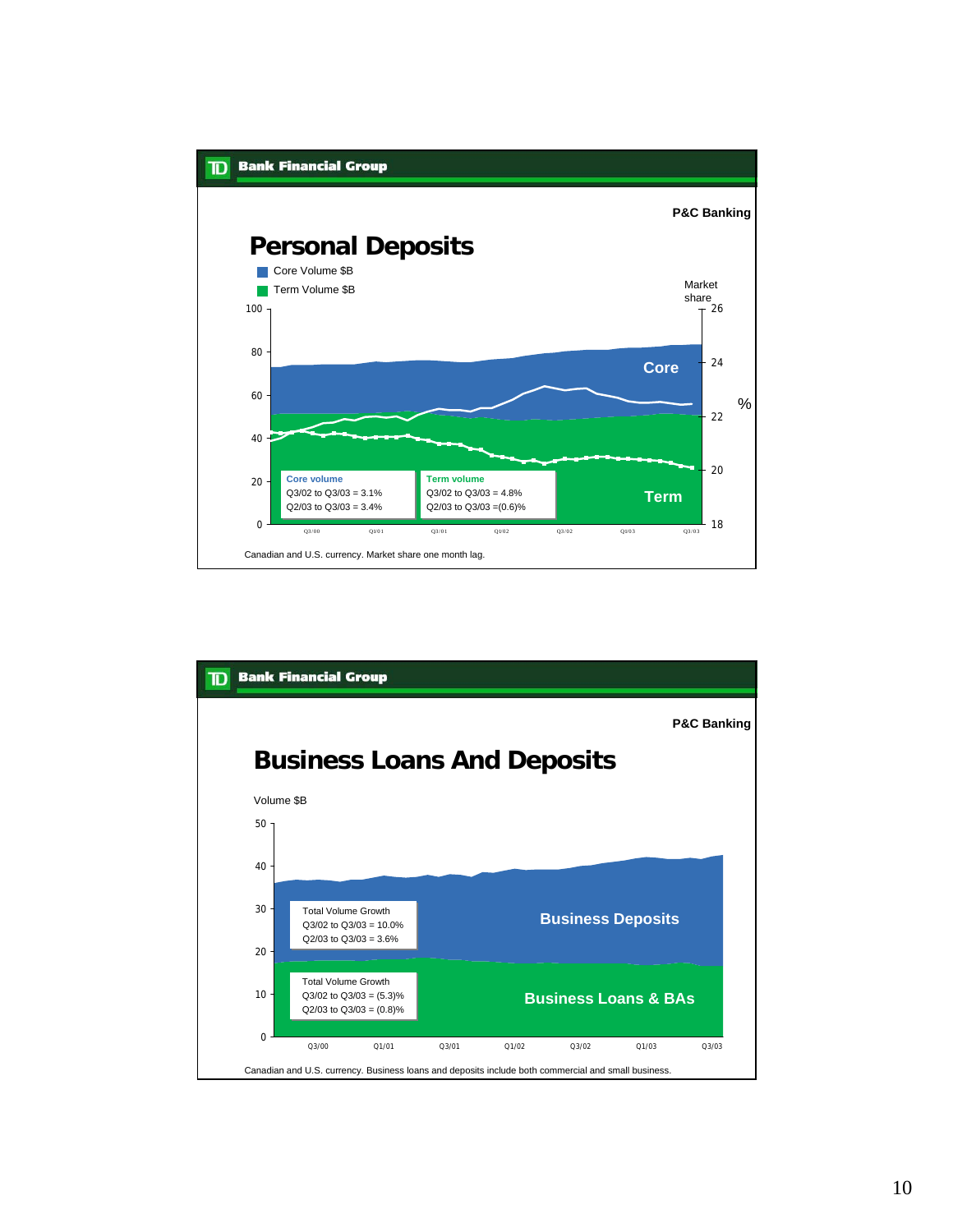

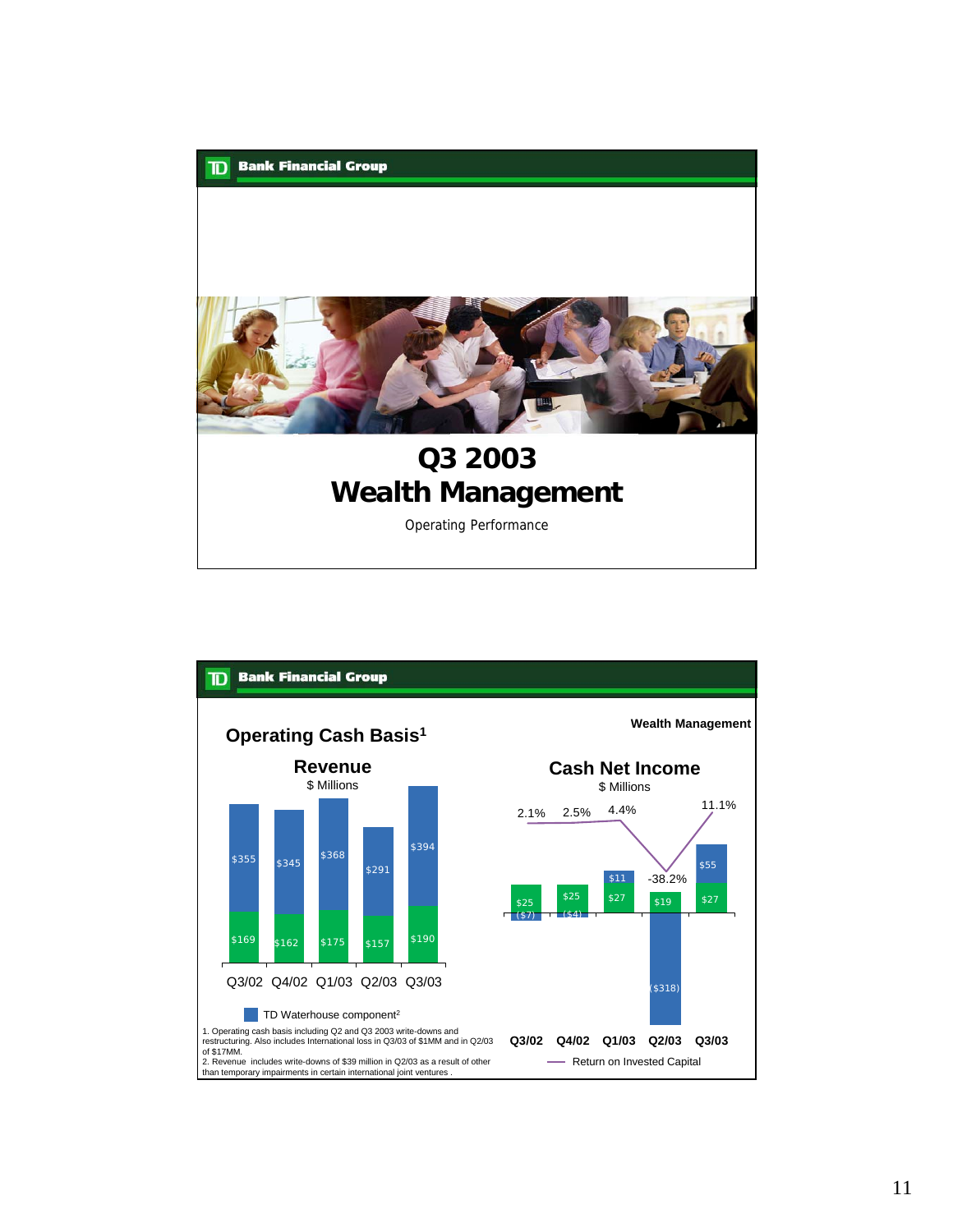

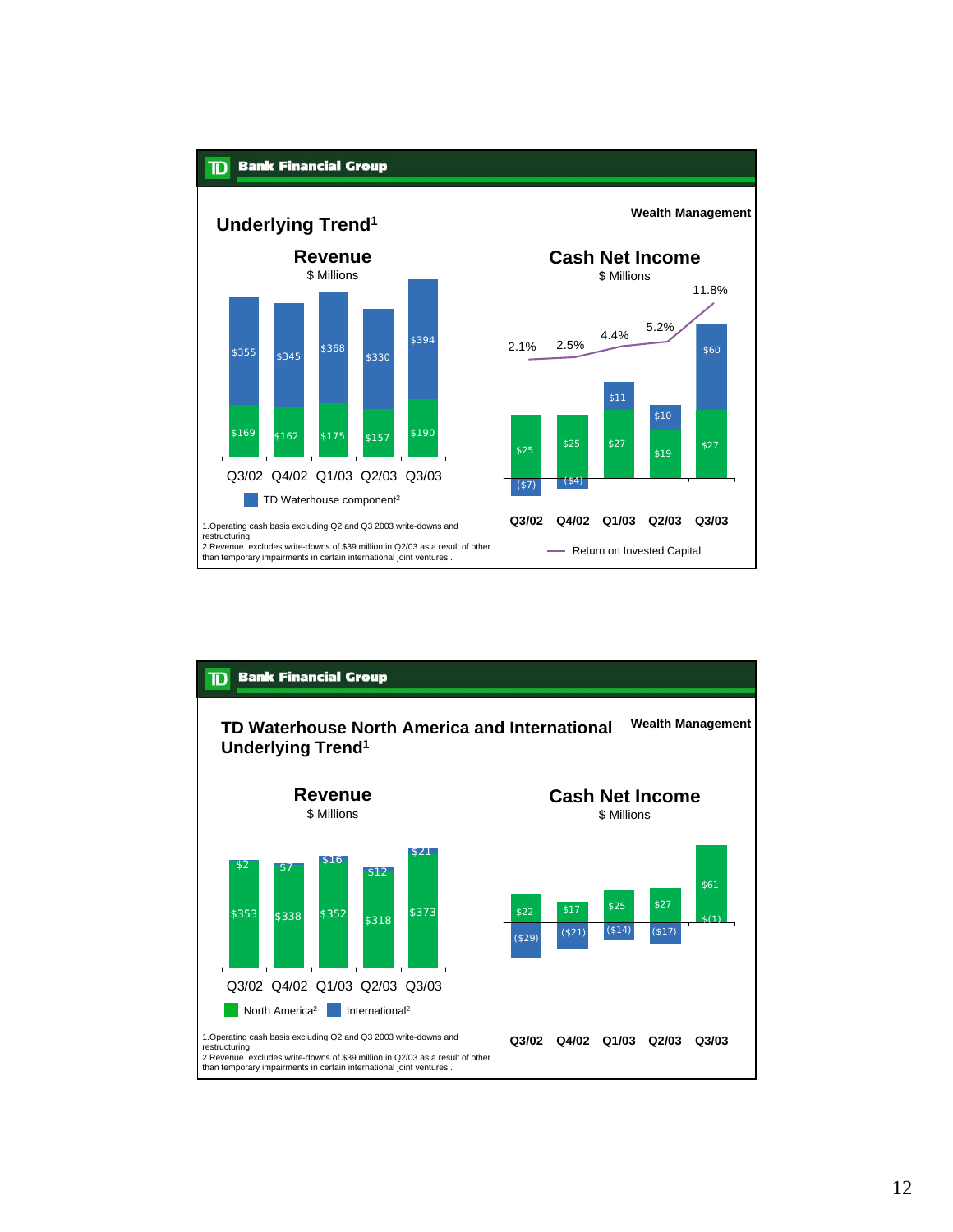| <b>Bank Financial Group</b>                                                      |       |       |       |                      |
|----------------------------------------------------------------------------------|-------|-------|-------|----------------------|
| TD Waterhouse <sup>1</sup>                                                       |       |       |       | <b>TD Waterhouse</b> |
|                                                                                  | 2002  | 2003  |       | Yr/Yr                |
|                                                                                  | Q3    | Q2    | Q3    | Change               |
| Active Accounts (000)*                                                           | 3,243 | 3,098 | 3,076 | (5)%                 |
| New Accounts (000)                                                               | 94    | 88    | 73    | (22)%                |
| Marketing Spend (C\$MM)                                                          | \$33  | \$29  | \$16  | (52)%                |
| Trades/Day (000)                                                                 | 95    | 78    | 110   | 16 %                 |
| Customer Assets* (C\$B)                                                          | \$196 | \$199 | \$215 | 10 %                 |
| * Represents ending amounts<br>1. TD Waterhouse self directed brokerage globally |       |       |       |                      |
|                                                                                  |       |       |       |                      |

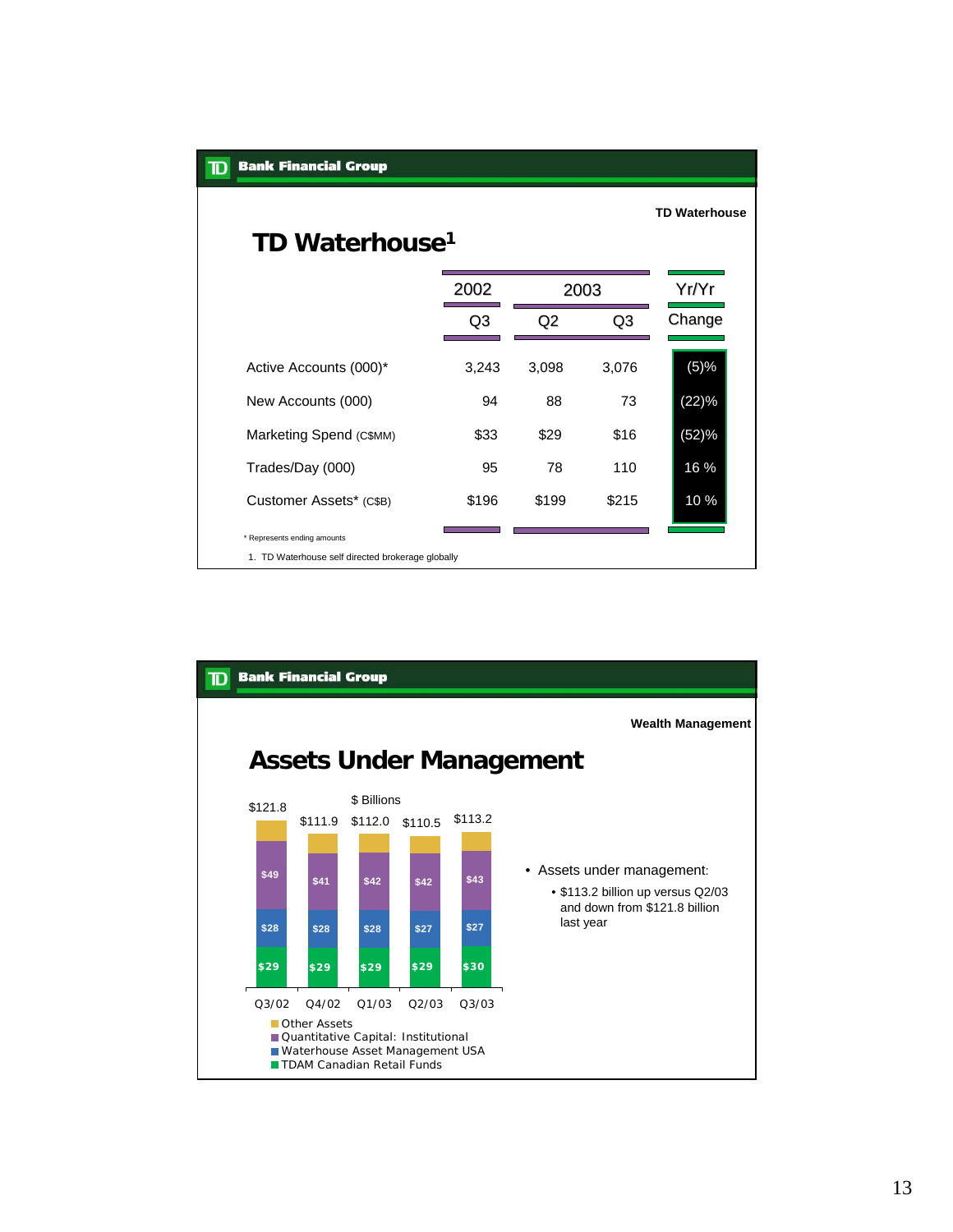

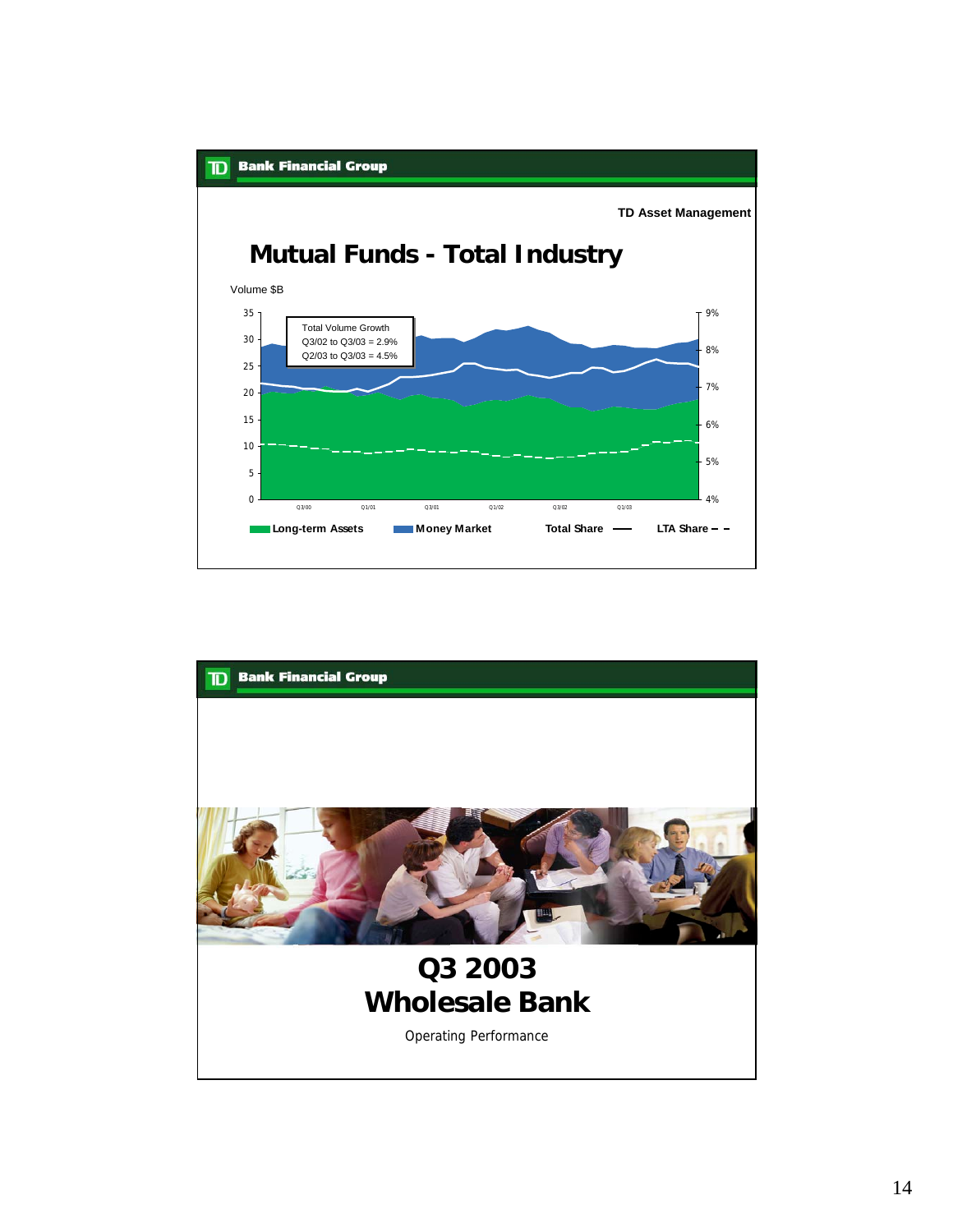

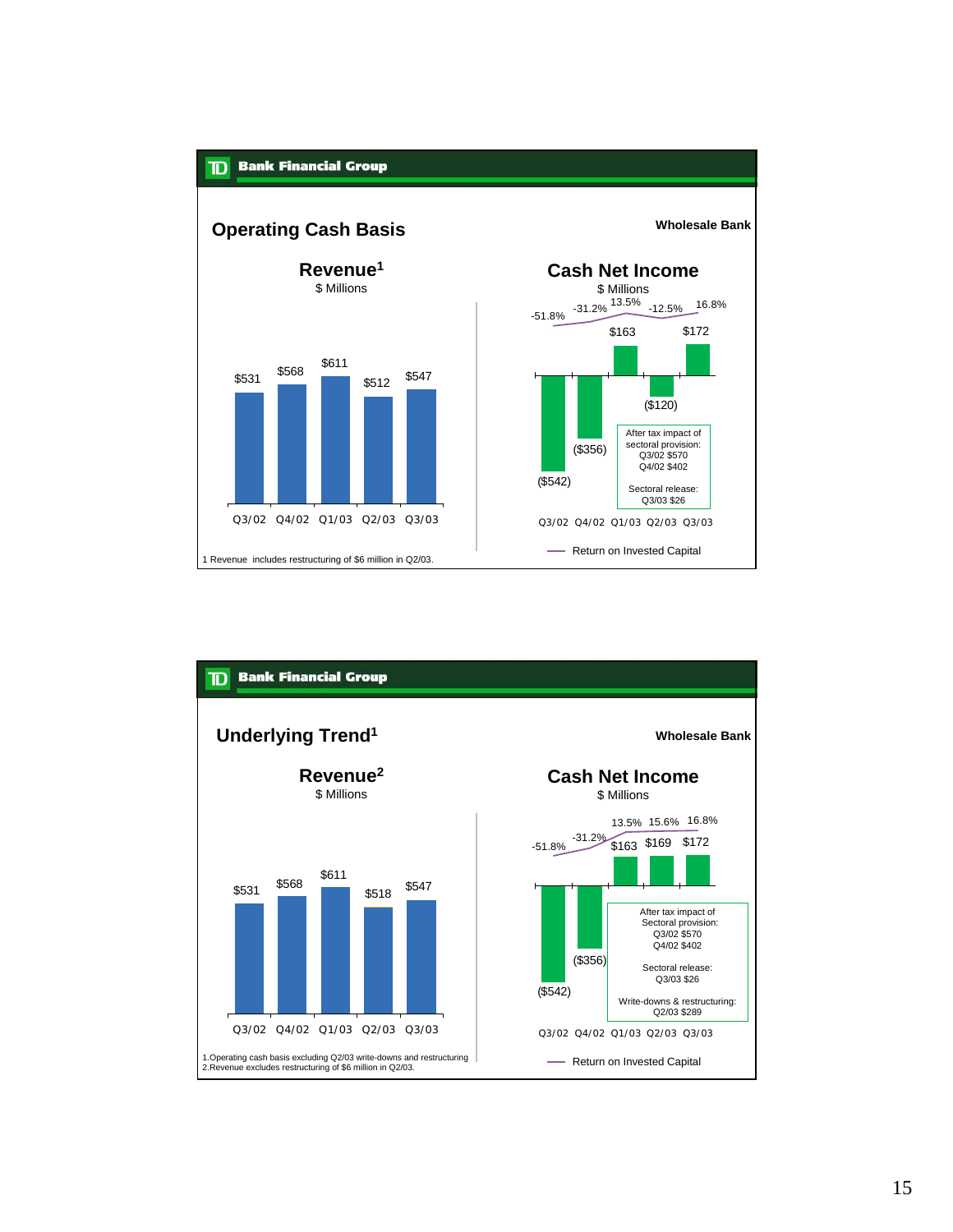

| <b>Bank Financial Group</b><br>$\mathbf D$                                            |            |                   |                 |                       |  |
|---------------------------------------------------------------------------------------|------------|-------------------|-----------------|-----------------------|--|
| Underlying Trend <sup>1</sup><br><b>TDS Core/Non-Core</b>                             |            |                   |                 | <b>Wholesale Bank</b> |  |
|                                                                                       |            | Core <sup>2</sup> | <b>Non-Core</b> |                       |  |
|                                                                                       | Q2 2003    | Q3 2003           | Q2 2003         | Q3 2003               |  |
| Revenue                                                                               |            |                   |                 |                       |  |
| <b>NII</b>                                                                            | 366<br>\$. | \$<br>340         | \$40            | \$40                  |  |
| Trading and fee income                                                                | 115        | 139               | (9)             | 28                    |  |
| Total                                                                                 | 481        | 479               | 31              | 68                    |  |
| <b>PCL</b>                                                                            |            |                   |                 | (40)                  |  |
| Expenses                                                                              | 300        | 307               | 8               | 10                    |  |
| <b>NIBT</b>                                                                           | 181        | 172               | 23              | 98                    |  |
| Income Tax                                                                            | 25         | 62                | 10              | 36                    |  |
| Net Income                                                                            | \$156      | \$110             | \$<br>13        | \$62                  |  |
| 1. Operating cash basis excluding Q2/03 write-downs and restructuring                 |            |                   |                 |                       |  |
| 2. Q2/03 restructuring and goodwill impairment charges total \$289 million after-tax. |            |                   |                 |                       |  |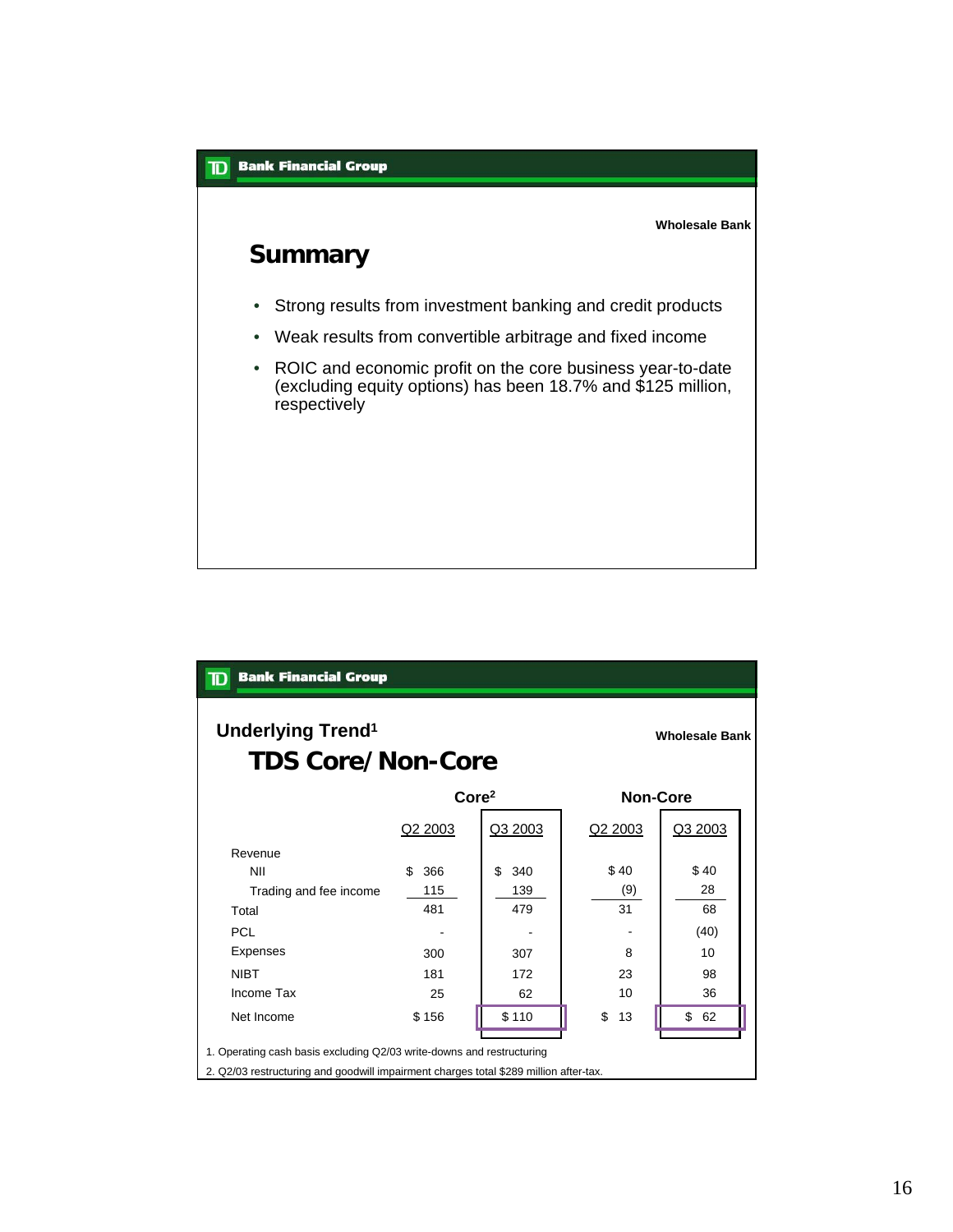

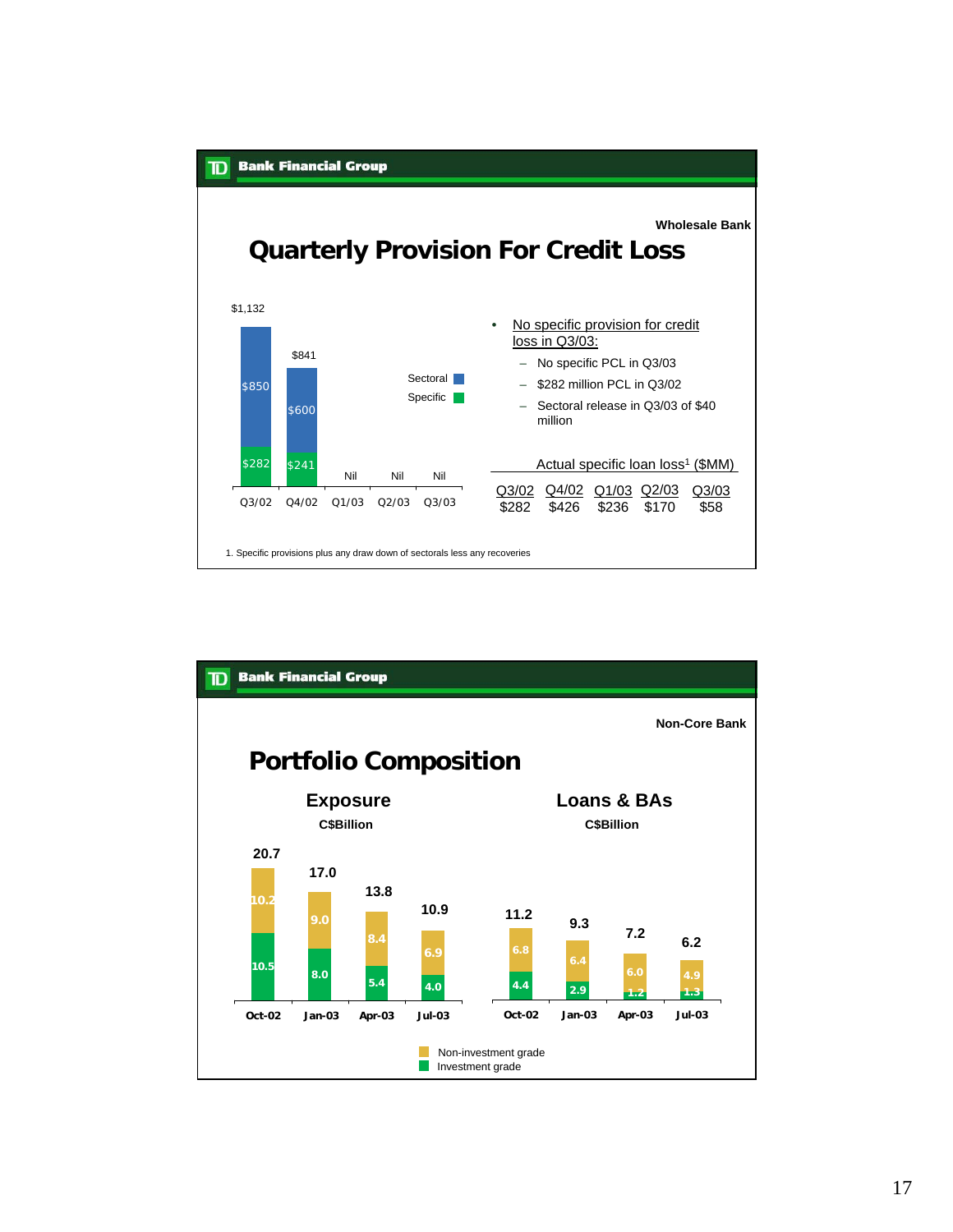| <b>Bank Financial Group</b><br>ID                                                                                                                                                                                                                                                                                                                                                |                          |                       |
|----------------------------------------------------------------------------------------------------------------------------------------------------------------------------------------------------------------------------------------------------------------------------------------------------------------------------------------------------------------------------------|--------------------------|-----------------------|
| <b>Non-Core Portfolio Analysis</b>                                                                                                                                                                                                                                                                                                                                               |                          | <b>Non-Core Bank</b>  |
|                                                                                                                                                                                                                                                                                                                                                                                  | Loans & BAs <sup>1</sup> | Exposure <sup>2</sup> |
| Balance April 30, 2003                                                                                                                                                                                                                                                                                                                                                           | \$7,164                  | \$.<br>13,821         |
| Sectoral usage for specifics                                                                                                                                                                                                                                                                                                                                                     | (95)                     | (95)                  |
| FX.                                                                                                                                                                                                                                                                                                                                                                              | (92)                     | (177)                 |
| Net reduction                                                                                                                                                                                                                                                                                                                                                                    | (731)                    | (2,617)               |
| Balance July 31, 2003                                                                                                                                                                                                                                                                                                                                                            | \$.<br>6,246             | \$<br>10,932          |
| Balances at October 31, 2002 were \$11,181 million for drawn loans and BA's and \$20,694 million for Total Net Exposure<br>1. Loans and BAs = Loans + BAs - Specific Allowances for Credit Loss - Cash Collateral - Credit Protection.<br>2. Exposure = Credit Commitments + Uncommitted Utilized - Specific Allowances for Credit Loss - Cash Collateral - Credit<br>Protection |                          |                       |

| <b>Bank Financial Group</b>                    |                      |
|------------------------------------------------|----------------------|
| <b>Allowances For Credit Loss - Continuity</b> | <b>Non-Core Bank</b> |
| C\$MM                                          |                      |
| Specific allowances: at Q2/03                  | 1,133                |
| Write-offs                                     | (683)                |
| <b>Transfers from Sectoral</b>                 | 95                   |
| <b>FX</b> adjustments                          | (20)                 |
| Specific allowances: at Q3/03                  | 525                  |
| Sectoral allowances: at Q2/03                  | 813                  |
| Drawdowns of Sectoral                          | (95)                 |
| Release of sectoral                            | (40)                 |
| F/X                                            | (17)                 |
| Recoveries                                     | 37                   |
| Total Sectoral allowances at Q3/03             | 698                  |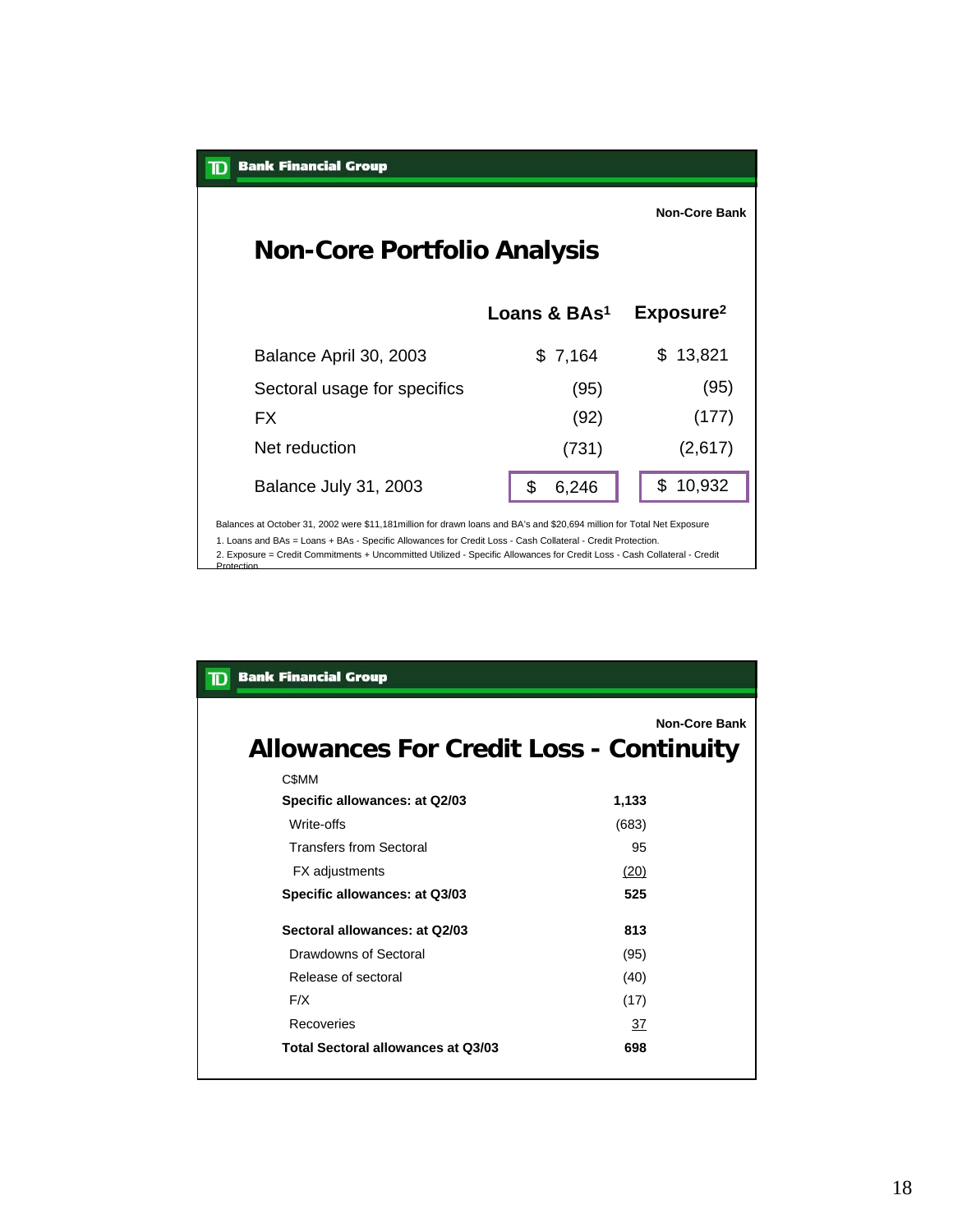**Non-Core Bank**

**Non-Core Bank**

# **Reserves Held Against Non-Core Portfolio**

| At July 31, 2003<br>C\$ MM                                                                                | Investment<br>Grade | Non-<br><b>Investment</b><br>Grade | Total |
|-----------------------------------------------------------------------------------------------------------|---------------------|------------------------------------|-------|
| Gross Loans/BA before Allowances<br>(including write-offs, less cash collateral<br>and credit protection) | 1,372               | 6,356                              | 7,728 |
| Reserves                                                                                                  |                     |                                    |       |
| Previous Write-offs                                                                                       | $\mathbf 0$         | 975                                | 975   |
| <b>Specific Allowances</b>                                                                                | $\mathbf 0$         | 525                                | 525   |
| Sectoral Allowances                                                                                       | $\mathbf 0$         | 698                                | 698   |
| General Allowances                                                                                        | $\overline{0}$      | 300                                | 300   |
| <b>Total Reserves</b>                                                                                     | $\mathbf 0$         | 2,498                              | 2,498 |
| Reserves as % of Gross Loans and BAs                                                                      | N/A                 | 39%                                | 32%   |

#### **TD** Bank Financial Group

# **Reserves Held Against Selected Non-Core Portfolios**

| July 31, 2003<br>C\$ MM              | Investment<br>Grade | Non-<br>Investment<br>Grade | Total |
|--------------------------------------|---------------------|-----------------------------|-------|
| Gross Loans and BAs (net c/c, cds)   |                     |                             |       |
| Telecom & Non-N.A. Cable             | 64                  | 1,824                       | 1,888 |
| Power & Power Generation             | 265                 | 2,172                       | 2,437 |
| Other Classified Accounts            | $\overline{0}$      | 1,601                       | 1,601 |
| Total                                | 329                 | 5,597                       | 5,926 |
| Reserves                             |                     |                             |       |
| Previous Write-offs                  |                     | 975                         | 975   |
| <b>Specific Allowances</b>           |                     | 525                         | 525   |
| Sectoral Allowances                  |                     | 698                         | 698   |
| General Allowances                   |                     | 300                         | 300   |
| <b>Total Reserves</b>                |                     | 2,498                       | 2,498 |
| Reserves as % of Gross Loans and BAs |                     | 45%                         | 42%   |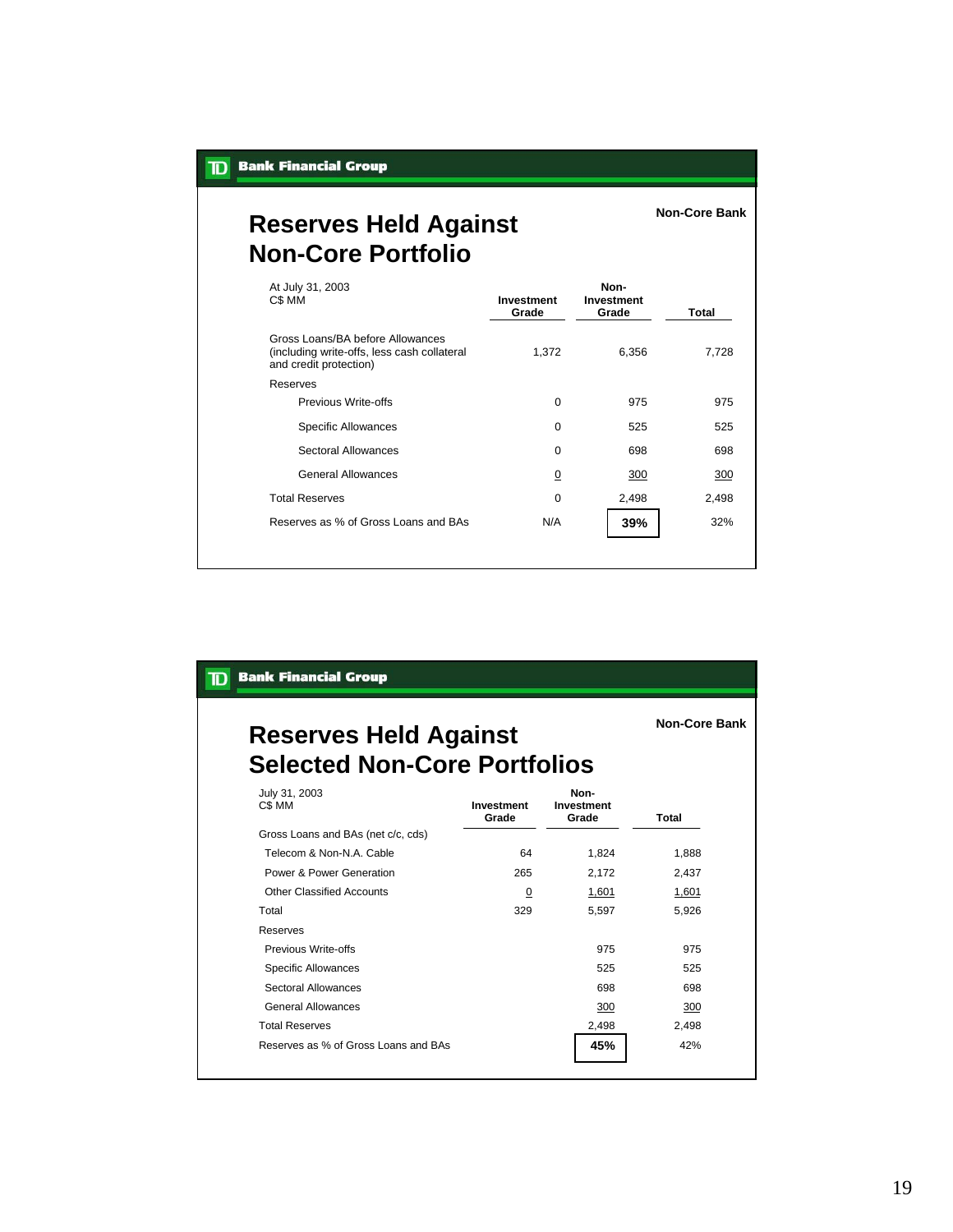

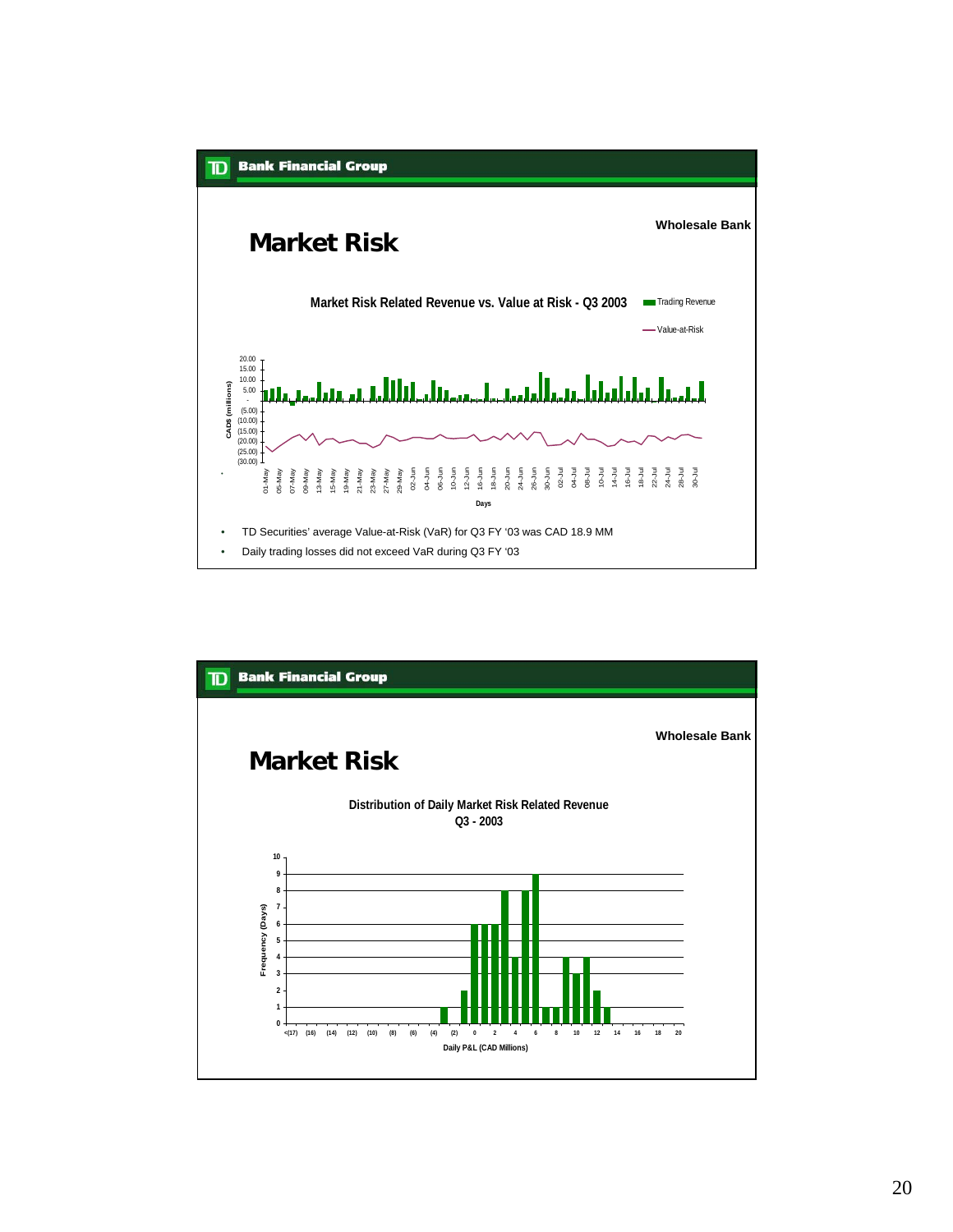# **Q3 2003 Supplemental Information**

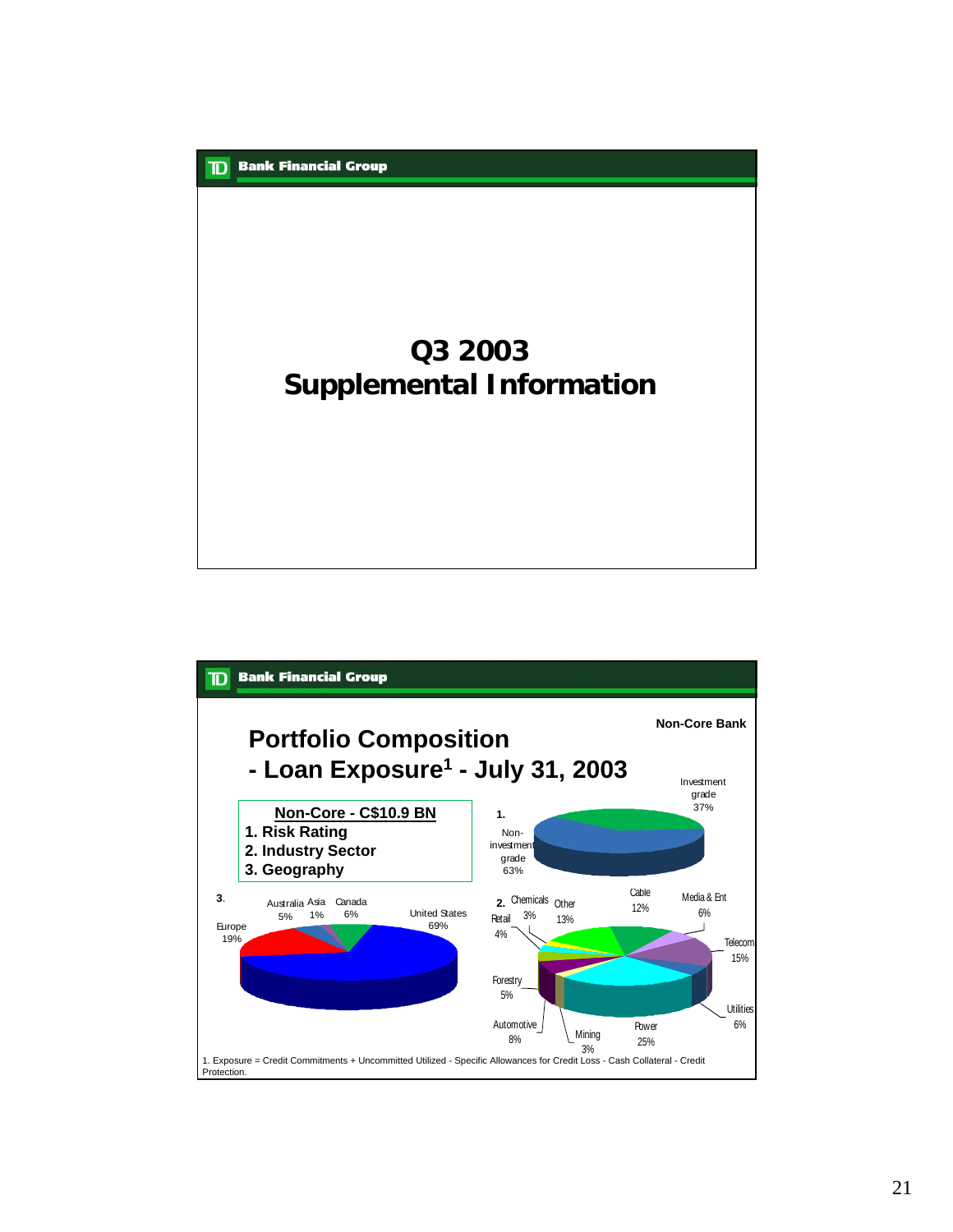

**Non-Core Bank**

# **Telecom & Cable - Net Loans and BAs**

| Investment<br>Grade | Non-<br>Investment<br>Grade       | Total      |
|---------------------|-----------------------------------|------------|
|                     |                                   |            |
| 28                  | 53                                | 81         |
|                     |                                   |            |
| 0                   | 49                                | 49         |
| 0                   | 47                                | 47         |
| O                   | 0                                 | $\Omega$   |
| 36                  | 442                               | 478        |
|                     | 130                               | <u>130</u> |
|                     | 668                               | 704        |
| <u>0</u>            | <u>0</u>                          | <u>0</u>   |
| 64                  | 721                               | 785        |
| 0                   | 563                               | 563        |
|                     | 446                               | 465        |
|                     | 1.730                             | 1.813      |
|                     |                                   |            |
|                     | $\frac{0}{36}$<br>$\frac{19}{83}$ |            |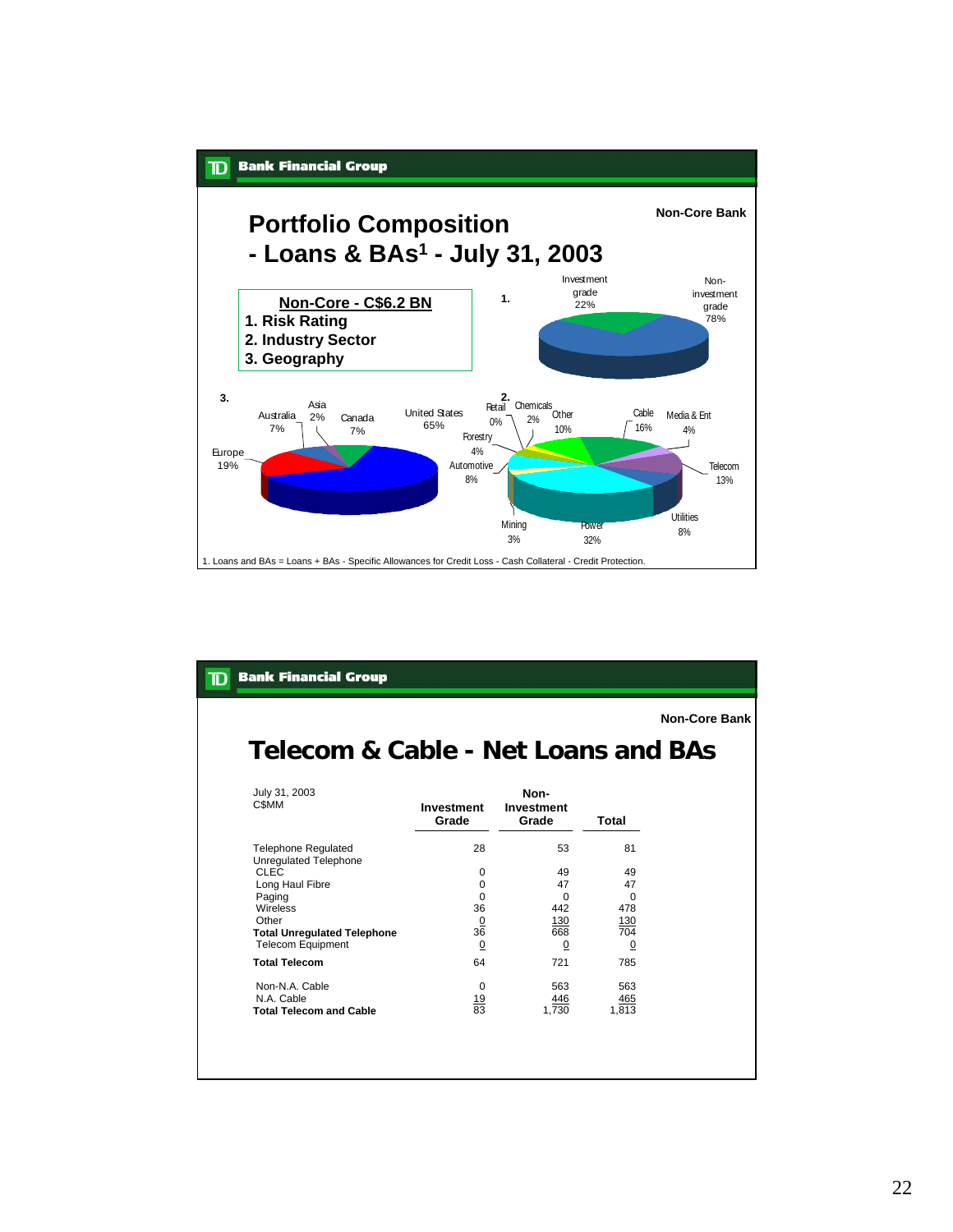| <b>Bank Financial Group</b><br>$\mathbf T$ |                                                                                                   |                             |      |                                                  |                        |                      |
|--------------------------------------------|---------------------------------------------------------------------------------------------------|-----------------------------|------|--------------------------------------------------|------------------------|----------------------|
| <b>Telecom - Reserves</b>                  |                                                                                                   |                             |      |                                                  |                        | <b>Non-Core Bank</b> |
| July 31, 2003<br><b>CSMM</b>               | Gross L&BA <sup>1</sup>                                                                           | Gross Impaired <sup>1</sup> |      | W/Os,<br>Allowances,<br>Adjustments <sup>2</sup> | <b>Net</b><br>Impaired | Reserve              |
|                                            | \$ MM                                                                                             | \$ MM                       | $\%$ | \$MM                                             | \$ MM                  | %                    |
| <b>CLEC</b>                                | 140                                                                                               | 107                         | 77   | 91                                               | 16                     | 85                   |
| Long Haul Fibre                            | 236                                                                                               | 209                         | 89   | 190                                              | 20                     | 90                   |
| Paging                                     | 14                                                                                                | 14                          | 100  | 14                                               | $\mathbf 0$            | 100                  |
| Wireless                                   | 559                                                                                               | 89                          | 16   | 44                                               | 46                     | 49                   |
| Other                                      | 245                                                                                               | 186                         | 76   | 115                                              | 71                     | 62                   |
| <b>Total Telecom</b>                       | 1,194                                                                                             | 606                         | 51   | 453                                              | 152                    | 75                   |
|                                            | 1. Before prior write-offs. 2. Cash Collateral, Credit Protection, MTM on impaired accounts only. |                             |      |                                                  |                        |                      |

## **Power & Power Generation - Net Loans and BAs**

**Non-Core Bank**

| July 31, 2003<br><b>CSMM</b>                                        | <b>Investment</b><br>Grade | Non-<br>Investment<br>Grade | Total |
|---------------------------------------------------------------------|----------------------------|-----------------------------|-------|
| Individual generation projects<br>with power purchase<br>agreements | 168                        | 424                         | 592   |
| Diversified generation                                              | 31                         | 1,102                       | 1,133 |
| Diversified utility                                                 | 66                         | 133                         | 199   |
| <b>Total Power and Power</b><br>Generation                          | 265                        | 1.659                       | 1,924 |
| Utility - Regulated power<br>trans./distr.                          | 65                         | 76                          | 141   |
|                                                                     | 330                        | 1,735                       | 2,065 |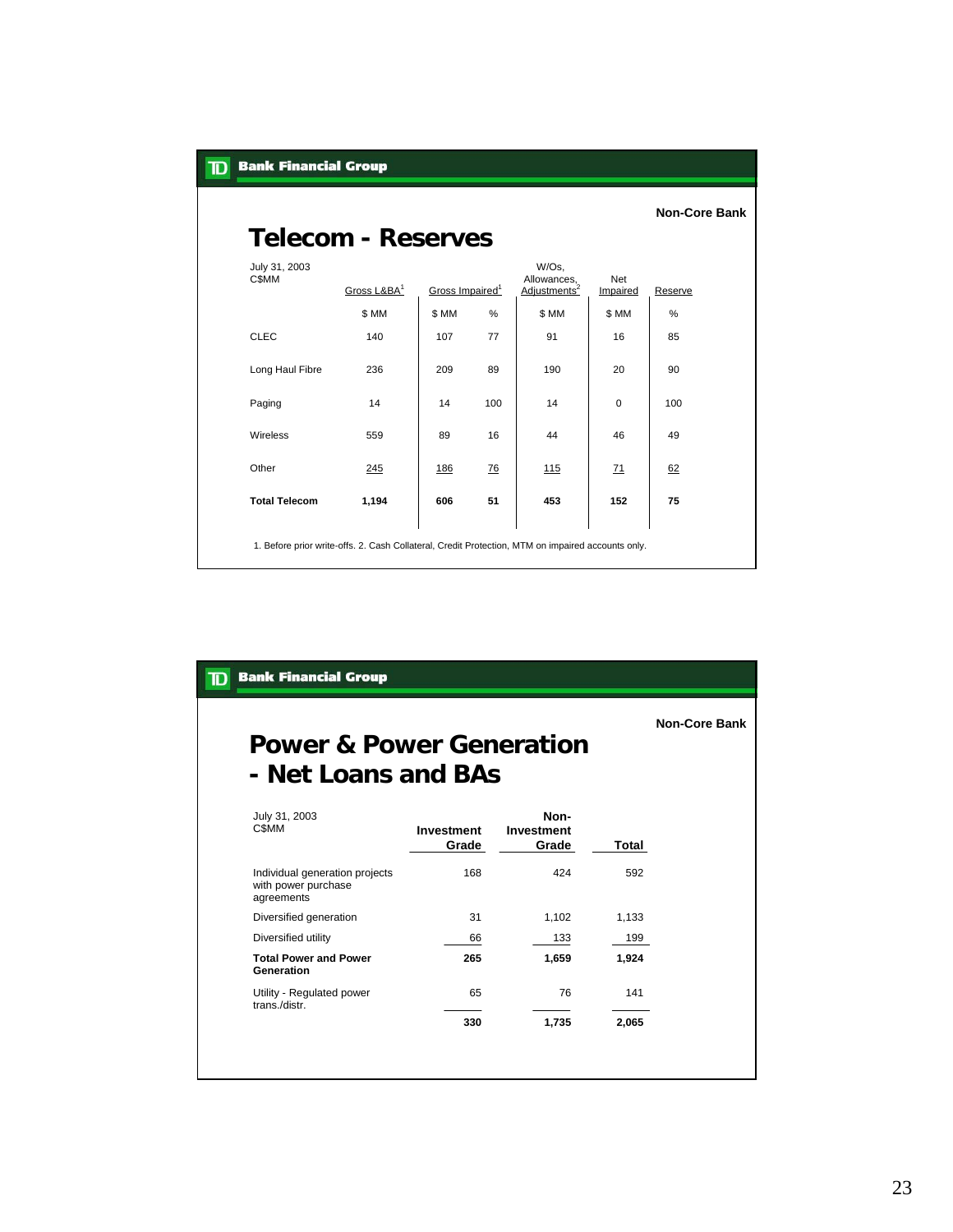| <b>Power &amp; Power Generation - Reserves</b>                      |                         |                             |    |                                                  |                 | <b>Non-Core Bank</b> |
|---------------------------------------------------------------------|-------------------------|-----------------------------|----|--------------------------------------------------|-----------------|----------------------|
|                                                                     |                         |                             |    |                                                  |                 |                      |
| July 31, 2003<br>C\$MM                                              | Gross L&BA <sup>1</sup> | Gross Impaired <sup>1</sup> |    | W/Os,<br>Allowances,<br>Adjustments <sup>2</sup> | Net<br>Impaired | Reserve              |
|                                                                     | \$ MM                   | \$ MM                       | %  | \$ MM                                            | \$ MM           | %                    |
| Individual generation projects<br>with power purchase<br>agreements | 749                     | 172                         | 23 | 121                                              | 51              | 70                   |
| Diversified generation                                              | 1,501                   | 562                         | 37 | 324                                              | 238             | 58                   |
| Diversified utility                                                 | 345                     | 112                         | 33 | 104                                              | 8               | 93                   |
| Sub-total                                                           | 2,595                   | 846                         | 33 | 549                                              | 297             | 65                   |
| Utility-Regulated power<br>trans./distr.                            | 156                     |                             |    |                                                  |                 |                      |
| <b>Total Power</b>                                                  | 2,751                   | 846                         | 31 | 549                                              | 297             | 65                   |

#### **Total Bank**

# **Telecom and Cable - Net Loans and BAs**

| July 31, 2003<br><b>CSMM</b>       | Investment<br>Grade | Non-<br>Investment<br>Grade | Total    |
|------------------------------------|---------------------|-----------------------------|----------|
| <b>Telephone Regulated</b>         | 116                 | 53                          | 169      |
| Unregulated Telephone              |                     |                             |          |
| <b>CLEC</b>                        | $\Omega$            | 49                          | 49       |
| Long Haul Fibre                    | <sup>0</sup>        | 47                          | 47       |
| Paging                             | O                   | $\Omega$                    | $\Omega$ |
| Wireless                           | 226                 | 519                         | 745      |
| Other                              | 2                   | 166                         | 168      |
| <b>Total Unregulated Telephone</b> | 228                 | 781                         | 1,009    |
| <b>Telecom Equipment</b>           | O                   | O                           | $\Omega$ |
| <b>Total Telecom</b>               | 334                 | 834                         | 1,178    |
| Non-N.A. Cable                     | $\Omega$            | 563                         | 563      |
| N.A. Cable                         | 19                  | 807                         | 826      |
| <b>Total Telecom and Cable</b>     | $-363$              | 2,204                       | 2,567    |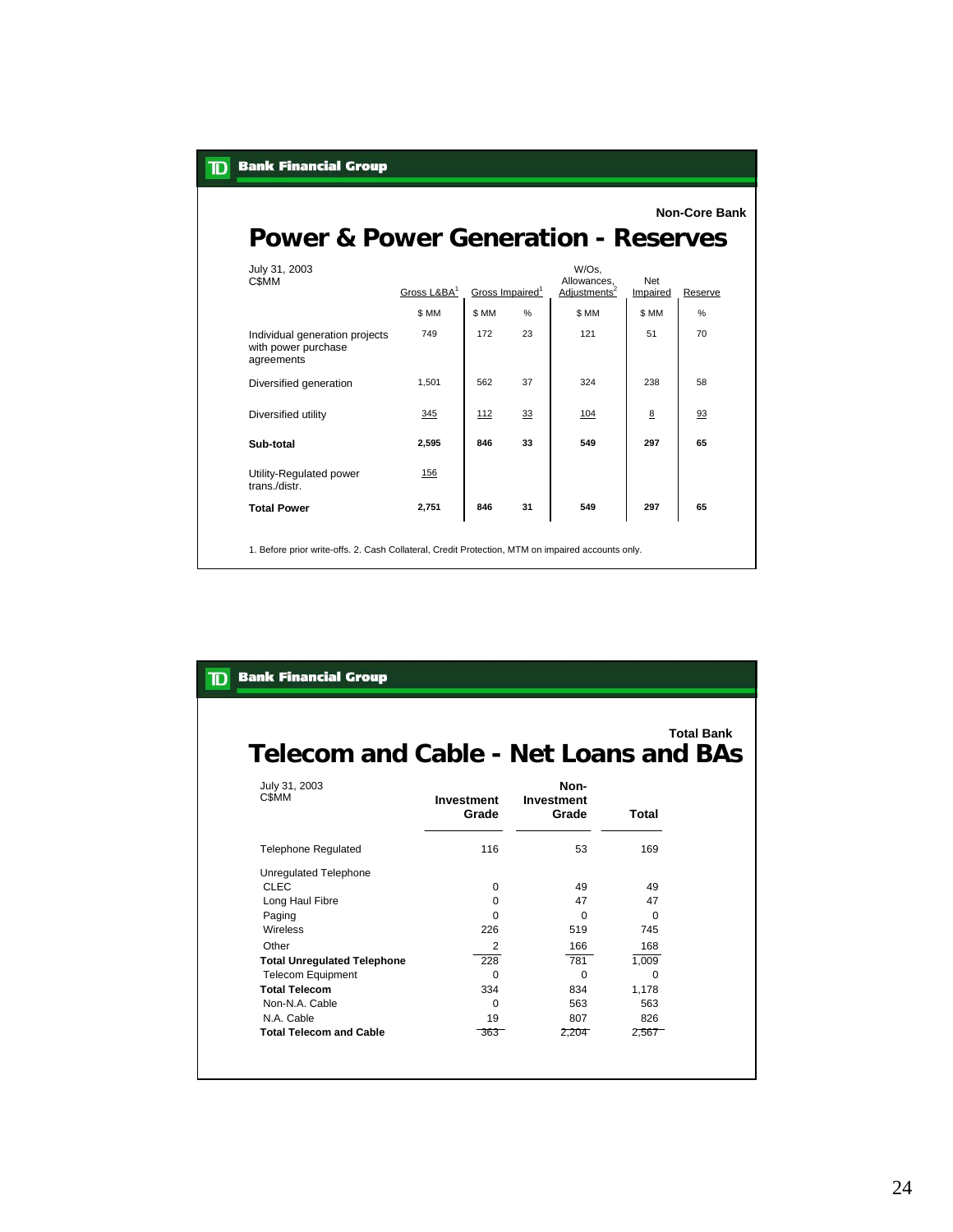| Telecom and Cable - Net Loans and BAs |                     |                             | <b>Core Bank</b> |
|---------------------------------------|---------------------|-----------------------------|------------------|
| July 31, 2003<br>C\$MM                | Investment<br>Grade | Non-<br>Investment<br>Grade | Total            |
| <b>Telephone Regulated</b>            | 88                  | $\Omega$                    | 88               |
| <b>Unregulated Telephone</b>          |                     |                             |                  |
| <b>CLEC</b>                           | $\Omega$            | $\Omega$                    | $\mathbf 0$      |
| Long Haul Fibre                       | $\Omega$            | 0                           | $\Omega$         |
| Paging                                | $\Omega$            | $\Omega$                    | $\Omega$         |
| <b>Wireless</b>                       | 190                 | 77                          | 267              |
| Other                                 | 2                   | 36                          | 38               |
| <b>Total Unregulated Telephone</b>    | 280                 | 113                         | 393              |
| <b>Telecom Equipment</b>              | $\Omega$            | $\Omega$                    | $\Omega$         |
| <b>Total Telecom</b>                  | 280                 | 113                         | 393              |
| Non-N.A. Cable                        | $\Omega$            | $\Omega$                    | $\Omega$         |
| N.A. Cable                            | $\overline{0}$      | 361                         | 361              |
| <b>Total Telecom and Cable</b>        | 280                 | 474                         | 754              |

**TD** Bank Financial Group

# **Power & Power Generation - Net Loans and BAs**

**Total Bank**

| July 31, 2003<br>C\$MM                                              | <b>Investment</b><br>Grade | Non-<br><b>Investment</b><br>Grade | Total |
|---------------------------------------------------------------------|----------------------------|------------------------------------|-------|
| Individual generation projects<br>with power purchase<br>agreements | 229                        | 442                                | 671   |
| Diversified generation                                              | 31                         | 1.102                              | 1.133 |
| Diversified utility                                                 | 450                        | 133                                | 583   |
| <b>Total Power and Power</b><br>Generation                          | 710                        | 1,677                              | 2,387 |
| Regulated power trans./distr.                                       | 135                        | 76                                 | 211   |
|                                                                     | 845                        | 1,753                              | 2,598 |